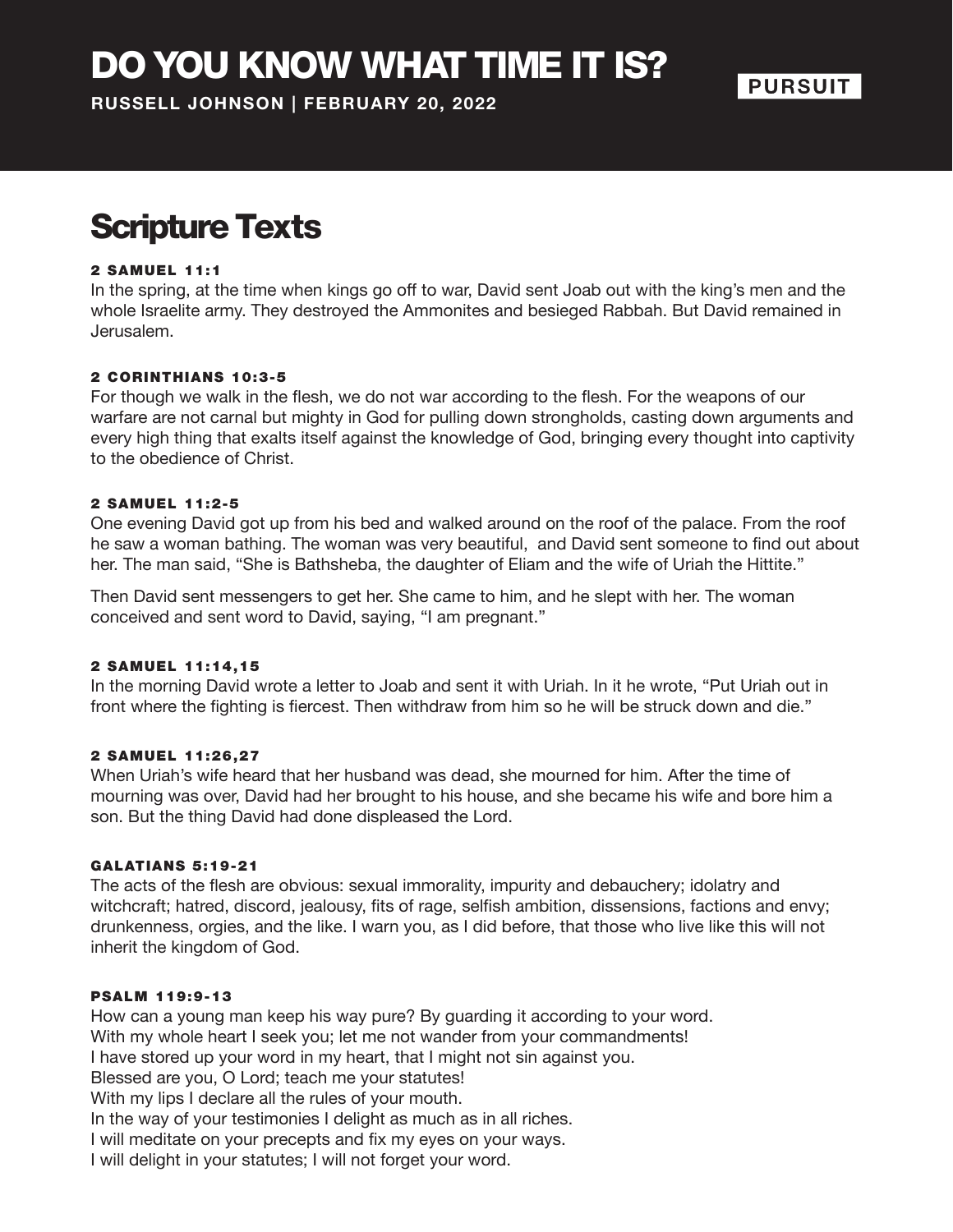## Big Ideas

**There is a Day of Visitation. There are Seasons of Encounter. There are Divine Windows of time by which the water is stirring. Pursuit, we are not going to miss our moment.** 

# 2

4

6

**The ethic that Christ is communicating is that outward obedience to the law without a change in our hearts doesn't produce the type of righteousness that He is looking for.**

**I get nervous when stuff is too quiet. If I'm not facing resistance somewhere, I wonder, "Is the enemy even irritated that I'm alive?"**

**I would rather have an honest Christian who doesn't yet have it all together on the outside than a dishonest religious person who smiles nice but is dead on the inside.**

**In the same way that acts of obedience have generational blessing, acts of disobedience can cause generational damage.** 

> **When God's Word loses the power to course-correct our lives, it is quickly replaced by the doctrine of culture, the theology of secularism, and the authority of individualism.**



3

1

5